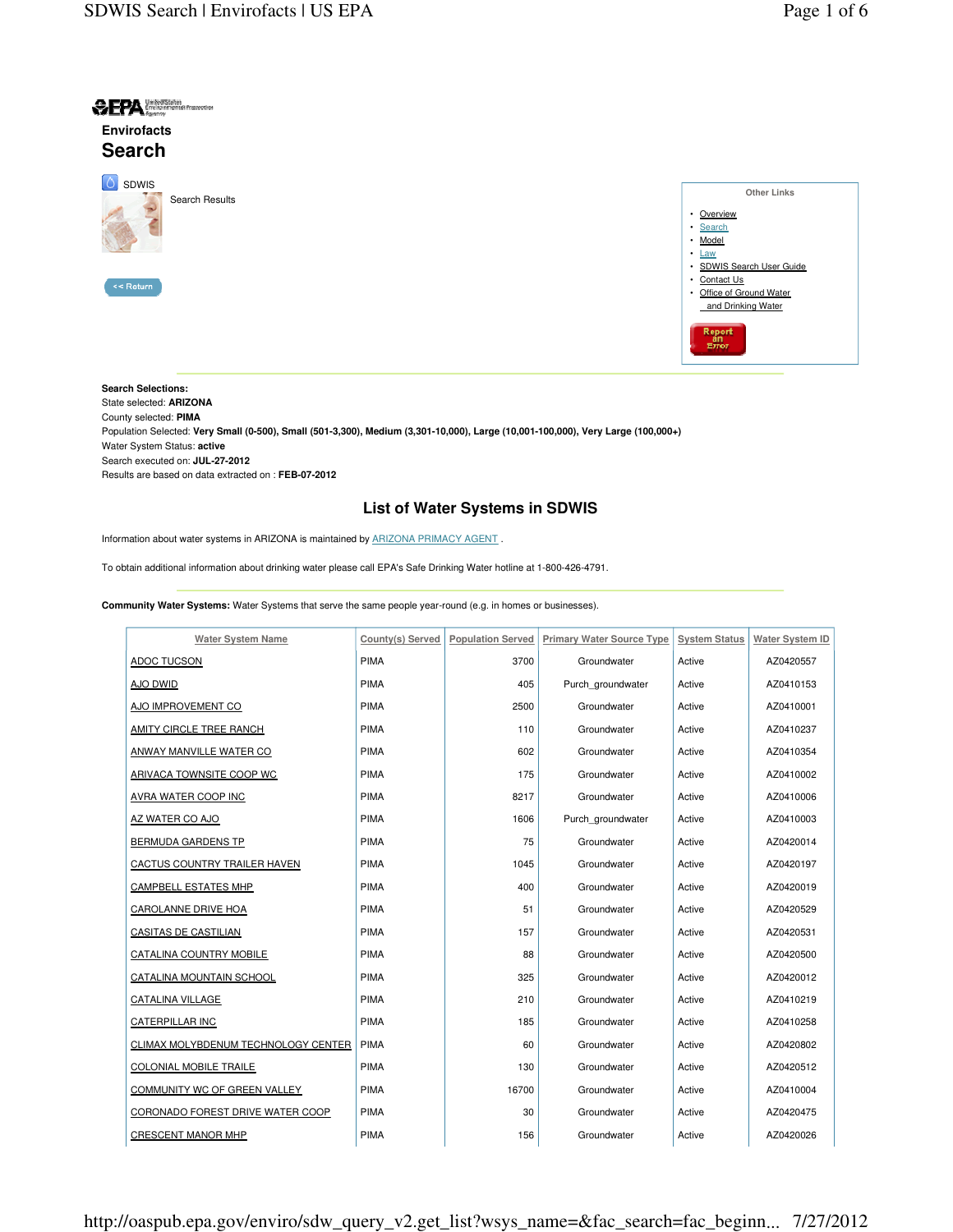| <b>CROSSROADS PARK MHP</b>                 | PIMA        | 125   | Groundwater       | Active | AZ0420096 |
|--------------------------------------------|-------------|-------|-------------------|--------|-----------|
| DEEP WELL COOP                             | <b>PIMA</b> | 40    | Groundwater       | Active | AZ0420598 |
| DESERT PARADISE MHP LLC                    | <b>PIMA</b> | 126   | Groundwater       | Active | AZ0420546 |
| DESERT SHORES RV MHP                       | <b>PIMA</b> | 270   | Groundwater       | Active | AZ0420033 |
| <b>DESERT WATER COOP</b>                   | <b>PIMA</b> | 146   | Groundwater       | Active | AZ0410188 |
| DIAMOND GROVE MOBILE HOME ESTATES          | <b>PIMA</b> | 426   | Groundwater       | Active | AZ0420542 |
| DOME WELL COOP                             | <b>PIMA</b> | 33    | Groundwater       | Active | AZ0410260 |
| <b>EMERY PARK MHP</b>                      | <b>PIMA</b> | 175   | Groundwater       | Active | AZ0420041 |
| <b>FAR HORIZONS EAST MHP</b>               | PIMA        | 900   | Groundwater       | Active | AZ0420443 |
| <b>FAR HORIZONS MHP</b>                    | <b>PIMA</b> | 287   | Groundwater       | Active | AZ0420042 |
| <u>FARMERS WATER CO SAHUARITA</u>          | <b>PIMA</b> | 219   | Groundwater       | Active | AZ0410048 |
| <b>FARMERS WATER CO SANTA RITA SPRINGS</b> | <b>PIMA</b> | 3645  | Groundwater       | Active | AZ0410213 |
| <b>FARMERS WC CONTINENTAL</b>              | <b>PIMA</b> | 3396  | Groundwater       | Active | AZ0410049 |
| FEDERAL CORRECTIONAL INST                  | PIMA        | 750   | Groundwater       | Active | AZ0410187 |
| <b>FLOWING WELLS IRRIGATION</b>            | <b>PIMA</b> | 15500 | Groundwater       | Active | AZ0410051 |
| <b>FOOTHILLS VISTA MHC</b>                 | <b>PIMA</b> | 123   | Groundwater       | Active | AZ0420575 |
| <b>FRANCESCA WATER COMPANY</b>             | PIMA        | 92    | Groundwater       | Active | AZ0410317 |
| <b>FRANCESCA WATER COMPANY TALA WAY</b>    | <b>PIMA</b> | 285   | Groundwater       | Active | AZ0410283 |
| GARIGONS GULCH WATER COOP                  | <b>PIMA</b> | 54    | Groundwater       | Active | AZ0410481 |
| <u>GATOR WATER</u>                         | <b>PIMA</b> | 27    | Groundwater       | Active | AZ0410445 |
| <u>GREEN VALLEY DWID</u>                   | <b>PIMA</b> | 8790  | Groundwater       | Active | AZ0410157 |
| <b>HALCYON ACRES 2</b>                     | <b>PIMA</b> | 100   | Groundwater       | Active | AZ0410058 |
| <u>HALCYON ACRES WATER USERS ASSOC 1</u>   | <b>PIMA</b> | 250   | Groundwater       | Active | AZ0410057 |
| <u>HIGH CHAPARRAL WATER COOP</u>           | PIMA        | 130   | Groundwater       | Active | AZ0410282 |
| <b>HOMEOWNERS COOP</b>                     | <b>PIMA</b> | 58    | Groundwater       | Active | AZ0420481 |
| KAHLUA WELL COOP                           | <b>PIMA</b> | 83    | Groundwater       | Active | AZ0410405 |
| <u>KINO MOBILE HOME PARK</u>               | <b>PIMA</b> | 56    | Groundwater       | Active | AZ0420516 |
| KLAFTER WELL COOP                          | <b>PIMA</b> | 45    | Groundwater       | Active | AZ0410400 |
| <u>LA CASITA WC 1</u>                      | <b>PIMA</b> | 176   | Groundwater       | Active | AZ0410409 |
| LA CASITA WC 2                             | <b>PIMA</b> | 276   | Groundwater       | Active | AZ0410410 |
| LA CASITA WC 3                             | <b>PIMA</b> | 600   | Groundwater       | Active | AZ0420606 |
| LA CHOLLA AIRPARK                          | PIMA        | 210   | Purch groundwater | Active | AZ0420597 |
| LAKEWOOD ESTATES WATER CO                  | PIMA        | 900   | Groundwater       | Active | AZ0410063 |
| LAS QUINTAS SERENAS WC                     | <b>PIMA</b> | 2826  | Groundwater       | Active | AZ0410064 |
| LAZY A MOBILE HOME PARK                    | <b>PIMA</b> | 27    | Groundwater       | Active | AZ0420392 |
| <b>LAZY ACRES MHP</b>                      | <b>PIMA</b> | 60    | Groundwater       | Active | AZ0420176 |
| <b>LAZY C WATER SERVICES</b>               | <b>PIMA</b> | 680   | Groundwater       | Active | AZ0410065 |
| <u>LOS ARBOLES MOBILE HOME PARK</u>        | PIMA        | 303   | Groundwater       | Active | AZ0420175 |
| LOS CERROS WC INC                          | PIMA        | 3365  | Groundwater       | Active | AZ0410128 |
| <u>LYN LEE WATER CO</u>                    | <b>PIMA</b> | 195   | Groundwater       | Active | AZ0410007 |
| <u>MARANA DWID CULVER</u>                  | <b>PIMA</b> | 578   | Groundwater       | Active | AZ0410070 |
| <b>MARANA DWID DERRINGER</b>               | PIMA        | 1440  | Groundwater       | Active | AZ0410139 |
| <b>MARANA MUNICIPAL - AIRLINE LAMBERT</b>  | PIMA        | 613   | Groundwater       | Active | AZ0410138 |
| <u>MARANA MUNICIPAL MARANA</u>             | <b>PIMA</b> | 6588  | Groundwater       | Active | AZ0410150 |
| <b>MARANA MUNICIPAL-HARTMAN VISTAS</b>     | PIMA        | 2357  | Groundwater       | Active | AZ0410329 |
| <u>MARANA MUNICIPAL-PALO VERDE</u>         | <b>PIMA</b> | 138   | Groundwater       | Active | AZ0410136 |
| <u>MARANA MUNICIPAL-PICTURE ROCKS</u>      | <b>PIMA</b> | 5125  | Groundwater       | Active | AZ0410092 |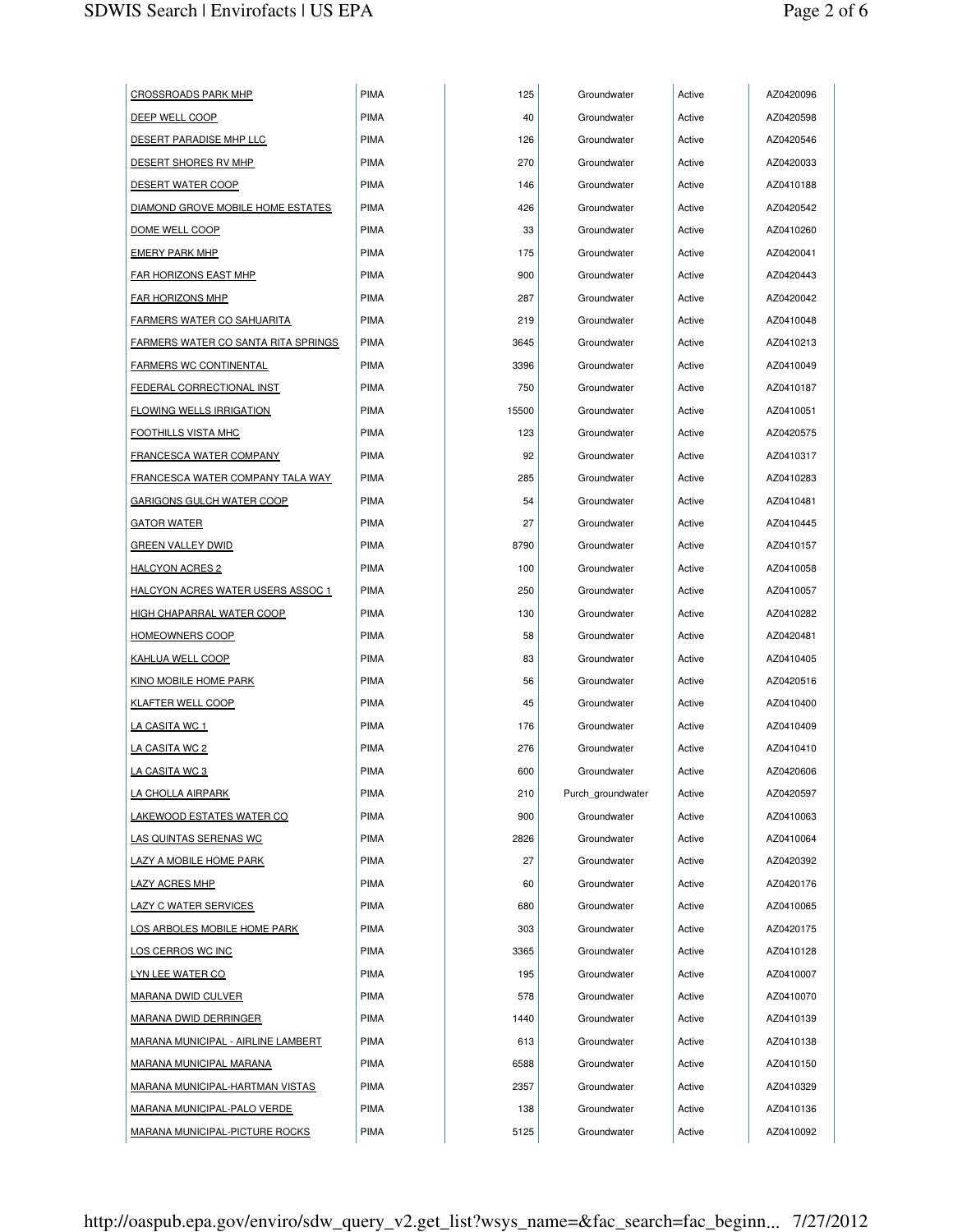| <b>MESALAND WC</b>               | PIMA        | 400   | Groundwater       | Active | AZ0410074 |
|----------------------------------|-------------|-------|-------------------|--------|-----------|
| <b>MESQUITE WELL GROUP</b>       | <b>PIMA</b> | 364   | Groundwater       | Active | AZ0410360 |
| <b>METRO DIABLO VILLAGE</b>      | <b>PIMA</b> | 3189  | Groundwater       | Active | AZ0410357 |
| <u>METRO E AND T</u>             | <b>PIMA</b> | 969   | Groundwater       | Active | AZ0410046 |
| <b>METRO LAZY B</b>              | <b>PIMA</b> | 85    | Groundwater       | Active | AZ0410218 |
| <b>METROPOLITAN DWID</b>         | <b>PIMA</b> | 43433 | Groundwater       | Active | AZ0410076 |
| <b>METROPOLITAN DWID HUB</b>     | <b>PIMA</b> | 4542  | Groundwater       | Active | AZ0410060 |
| MILE MARKER 54 WC WATER WELL     | <b>PIMA</b> | 60    | Groundwater       | Active | AZ0410480 |
| <b>MIRABELL WATER CO</b>         | <b>PIMA</b> | 130   | Groundwater       | Active | AZ0410178 |
| <u>MISSION PALMS APARTMENTS</u>  | <b>PIMA</b> | 990   | Groundwater       | Active | AZ0420570 |
| <b>MOBILE HOME PROPERTIES</b>    | <b>PIMA</b> | 114   | Groundwater       | Active | AZ0410319 |
| MT FAGAN WATER CO-OP             | <b>PIMA</b> | 51    | Purch_groundwater | Active | AZ0410470 |
| <b>MT LEMMON DWID</b>            | <b>PIMA</b> | 292   | Groundwater       | Active | AZ0410140 |
| NORTH LA CHOLLA MHP              | <b>PIMA</b> | 138   | Groundwater       | Active | AZ0420043 |
| <b>ORACLE NORTH HOA</b>          | <b>PIMA</b> | 30    | Groundwater       | Active | AZ0410404 |
| <b>ORCHARD VALLEY MHP</b>        | PIMA        | 66    | Groundwater       | Active | AZ0420159 |
| ORO VALLEY WATER COUNTRYSIDE     | <b>PIMA</b> | 6126  | Groundwater       | Active | AZ0410175 |
| ORO VALLEY WATER UTILITY         | <b>PIMA</b> | 42583 | Groundwater       | Active | AZ0410164 |
| <b>PALM VISTA ESTATES</b>        | <b>PIMA</b> | 270   | Purch groundwater | Active | AZ0420514 |
| <b>PANTANO WATER COOP</b>        | <b>PIMA</b> | 156   | Groundwater       | Active | AZ0410281 |
| PARK PLACE APARTMENTS            | PIMA        | 730   | Groundwater       | Active | AZ0420534 |
| <b>PICO VISTA COMMUNITY WELL</b> | <b>PIMA</b> | 54    | Groundwater       | Active | AZ0410435 |
| PIMA RAMADA MHP                  | <b>PIMA</b> | 26    | Purch groundwater | Active | AZ0420495 |
| <u>PITA WATER CO</u>             | <b>PIMA</b> | 66    | Groundwater       | Active | AZ0420600 |
| <u>QUAIL CREEK WATER CO</u>      | <b>PIMA</b> | 4170  | Groundwater       | Active | AZ0410262 |
| RAINDANCE WATER COOP             | <b>PIMA</b> | 204   | Groundwater       | Active | AZ0410278 |
| <b>RANCHO DEL CONEJO WATER</b>   | <b>PIMA</b> | 546   | Groundwater       | Active | AZ0410142 |
| RANCHO LOS AMIGOS MHP            | <b>PIMA</b> | 318   | Groundwater       | Active | AZ0420068 |
| RANCHO SIERRITA WELL ASSOC       | PIMA        | 71    | Groundwater       | Active | AZ0410286 |
| RANCHO TIERRA BLANCA POA         | <b>PIMA</b> | 90    | Groundwater       | Active | AZ0410272 |
| <u>RANCHWOOD MOBILE PARK COM</u> | <b>PIMA</b> | 205   | Groundwater       | Active | AZ0420205 |
| <b>RAY WATER CO INC</b>          | PIMA        | 4500  | Groundwater       | Active | AZ0410095 |
| <b>RILLITO WATER USERS ASSOC</b> | PIMA        | 157   | Groundwater       | Active | AZ0410098 |
| <b>RINCON COUNTRY EAST RV</b>    | <b>PIMA</b> | 912   | Groundwater       | Active | AZ0420602 |
| <b>RINCON MESA LANDOWNERS</b>    | PIMA        | 63    | Groundwater       | Active | AZ0410199 |
| <b>RINCON WATER COMPANY</b>      | <b>PIMA</b> | 171   | Groundwater       | Active | AZ0410144 |
| RIO VISTA MOBILE HOME PA         | <b>PIMA</b> | 200   | Groundwater       | Active | AZ0420487 |
| SAGUARO WATER COMPANY            | PIMA        | 3312  | Groundwater       | Active | AZ0410177 |
| SAHUARITA HEIGHTS MHP            | PIMA        | 90    | Groundwater       | Active | AZ0420419 |
| SAHUARITA HIGHLANDS              | PIMA        | 105   | Groundwater       | Active | AZ0410414 |
| <b>SAHUARITA VILLAGE WATER</b>   | <b>PIMA</b> | 70    | Groundwater       | Active | AZ0410123 |
| SAHUARITA WATER COMPANY          | PIMA        | 13243 | Groundwater       | Active | AZ0410312 |
| SAMALAYUCCA IMPROVEMENT ASSOC    | PIMA        | 125   | Groundwater       | Active | AZ0410101 |
| <b>SANDARIO WATER COMPANY</b>    | <b>PIMA</b> | 883   | Groundwater       | Active | AZ0410093 |
| <b>SASABE BORDER VILLAGE</b>     | PIMA        | 36    | Groundwater       | Active | AZ0410047 |
| <b>SHAE WATER COMPANY</b>        | <b>PIMA</b> | 54    | Groundwater       | Active | AZ0410268 |
| <b>SHILOH WATER CO</b>           | PIMA        | 310   | Groundwater       | Active | AZ0410450 |
|                                  |             |       |                   |        |           |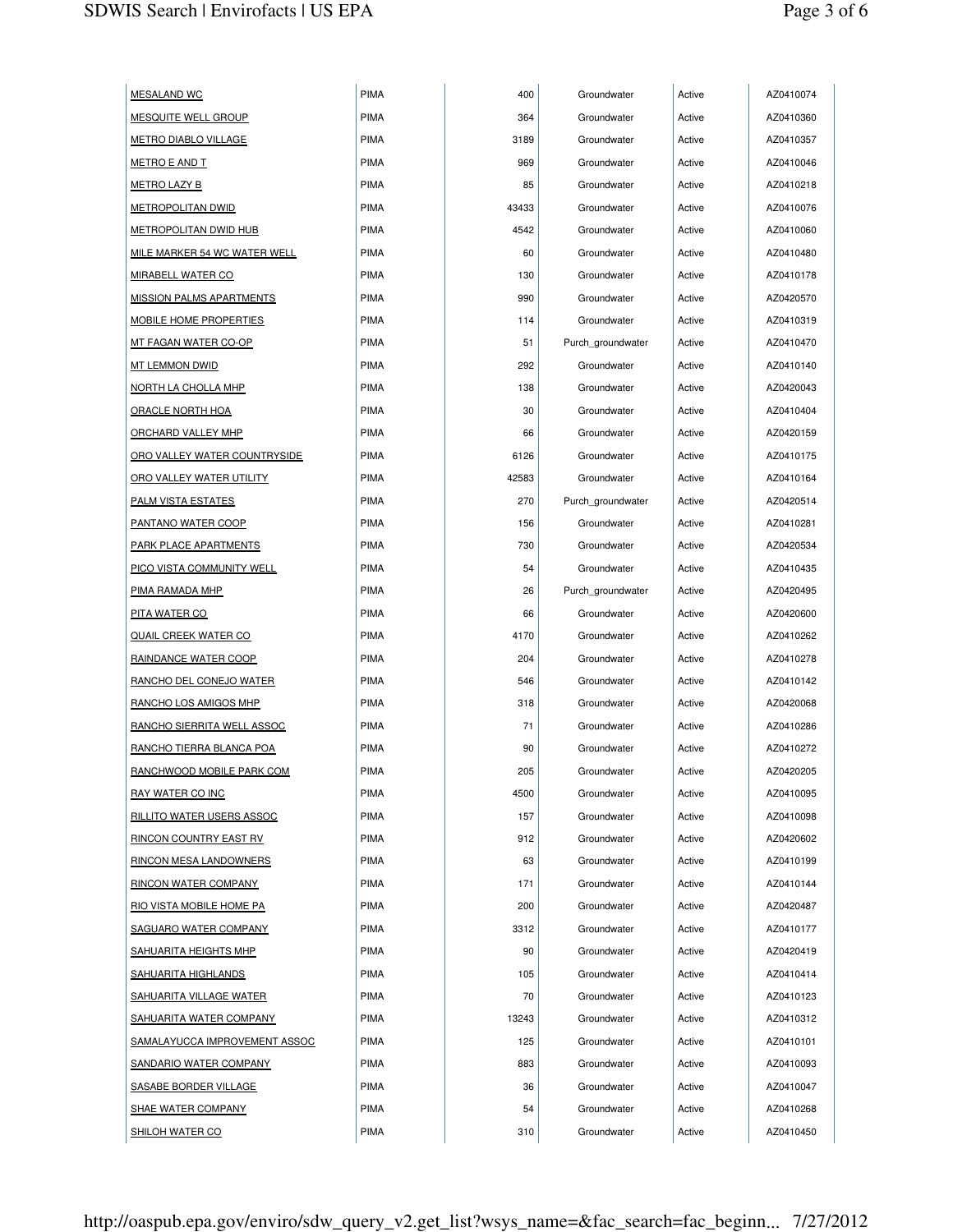| SIERRA COURT TRAILER PARK                  | PIMA        | 96     | Groundwater       | Active | AZ0420092 |
|--------------------------------------------|-------------|--------|-------------------|--------|-----------|
| <u>SIERRITA MOUNTAIN WATER</u>             | <b>PIMA</b> | 214    | Groundwater       | Active | AZ0410208 |
| <u>SIETA CASA JOINT VENTURE</u>            | <b>PIMA</b> | 30     | Groundwater       | Active | AZ0410242 |
| <u>SILVER CHOLLA MHP</u>                   | <b>PIMA</b> | 105    | Groundwater       | Active | AZ0420478 |
| <u>SPANISH TRAIL MOTEL</u>                 | PIMA        | 110    | Groundwater       | Active | AZ0420098 |
| <u>SPANISH TRAIL WATER CO</u>              | <b>PIMA</b> | 1002   | Groundwater       | Active | AZ0410127 |
| <u>SUMMIT WATER COMPANY</u>                | <b>PIMA</b> | 48     | Groundwater       | Active | AZ0420178 |
| <b>SUMMIT WATER COOP</b>                   | <b>PIMA</b> | 78     | Groundwater       | Active | AZ0420595 |
| <b>SUPERSTITION WC</b>                     | <b>PIMA</b> | 60     | Groundwater       | Active | AZ0410311 |
| <u>TANGERINE WATER GROUP</u>               | <b>PIMA</b> | 40     | Groundwater       | Active | AZ0410328 |
| <u>TANQUE VERDE GUEST RANCH</u>            | <b>PIMA</b> | 160    | Groundwater       | Active | AZ0420472 |
| <u>THIM UTILITY CO</u>                     | <b>PIMA</b> | 442    | Groundwater       | Active | AZ0410117 |
| <u>THIM UTILITY CO 2</u>                   | <b>PIMA</b> | 282    | Groundwater       | Active | AZ0410228 |
| <u>THIM UTILITY COMPANY - RANCHO VISTA</u> | <b>PIMA</b> | 177    | Groundwater       | Active | AZ0410351 |
| <u>THIM UTILITY COMPANY - WELL 9</u>       | <b>PIMA</b> | 234    | Groundwater       | Active | AZ0410206 |
| <u>THIM WATER CORP 2</u>                   | <b>PIMA</b> | 450    | Groundwater       | Active | AZ0410264 |
| <u>TIERRA LINDA HOA WC</u>                 | <b>PIMA</b> | 165    | Groundwater       | Active | AZ0410411 |
| <u>TOWN COUNTRY MHP</u>                    | <b>PIMA</b> | 1200   | Groundwater       | Active | AZ0420109 |
| <u>TRAILS WEST MHP</u>                     | <b>PIMA</b> | 850    | Purch groundwater | Active | AZ0410408 |
| <u>TUCSON CITY OF</u>                      | <b>PIMA</b> | 675686 | Groundwater       | Active | AZ0410112 |
| <u>TUCSON WATER CATALINA</u>               | <b>PIMA</b> | 1061   | Groundwater       | Active | AZ0410171 |
| <u>TUCSON WATER CORONA DE TUCSON</u>       | <b>PIMA</b> | 6477   | Groundwater       | Active | AZ0410169 |
| <u>TUCSON WATER DIAMOND BELL</u>           | <b>PIMA</b> | 482    | Groundwater       | Active | AZ0410159 |
| <u>TUCSON WATER RANCHO DEL SOL LINDO</u>   | <b>PIMA</b> | 2747   | Groundwater       | Active | AZ0410173 |
| <u>TUCSON WATER SIERRITA FOOTHILLS</u>     | <b>PIMA</b> | 81     | Groundwater       | Active | AZ0410270 |
| <u>TUCSON WATER SILVERBELL WEST</u>        | <b>PIMA</b> | 232    | Groundwater       | Active | AZ0410162 |
| <u>TUCSON WATER SUNSET RANCH</u>           | <b>PIMA</b> | 45     | Purch_groundwater | Active | AZ0410325 |
| TUCSON WATER THUNDERHEAD                   | <b>PIMA</b> | 157    | Groundwater       | Active | AZ0410179 |
| <u>TUCSON WATER VALLEY VIEW ACRES</u>      | <b>PIMA</b> | 434    | Groundwater       | Active | AZ0410158 |
| USAF DAVIS MONTHAN AFB                     | <b>PIMA</b> | 8900   | Groundwater       | Active | AZ0420549 |
| <u>VAIL WATER COMPANY</u>                  | <b>PIMA</b> | 10397  | Groundwater       | Active | AZ0410041 |
| <b>VALLE VERDE DEL NORTE</b>               | PIMA        | 300    | Groundwater       | Active | AZ0410152 |
| <u>VIA VERDE WEST MHP</u>                  | PIMA        | 200    | Groundwater       | Active | AZ0420420 |
| <u>VILLA CAPRI MHP</u>                     | PIMA        | 524    | Groundwater       | Active | AZ0420445 |
| <b>VISTA DEL NORTE MHP</b>                 | <b>PIMA</b> | 600    | Groundwater       | Active | AZ0420439 |
| <u>VOYAGER R V PARK</u>                    | PIMA        | 2564   | Groundwater       | Active | AZ0410035 |
| <b>WELLS FARGO WATER CO INC</b>            | PIMA        | 125    | Groundwater       | Active | AZ0410269 |
| <u>why dwid</u>                            | PIMA        | 450    | Groundwater       | Active | AZ0410118 |
| WILDFLOWER WATER COOP                      | PIMA        | 150    | Groundwater       | Active | AZ0410265 |
| <b>WILMOT WATER USERS GROUP</b>            | <b>PIMA</b> | 40     | Groundwater       | Active | AZ0410402 |
| <u>WINTERHAVEN WATER DEV</u>               | <b>PIMA</b> | 800    | Groundwater       | Active | AZ0410119 |
| <u>WORDEN WC</u>                           | <b>PIMA</b> | 50     | Groundwater       | Active | AZ0410132 |

**Non-Transient Non-Community Water Systems:** Water Systems that serve the same people, but not year-round (e.g. schools that have their own water system).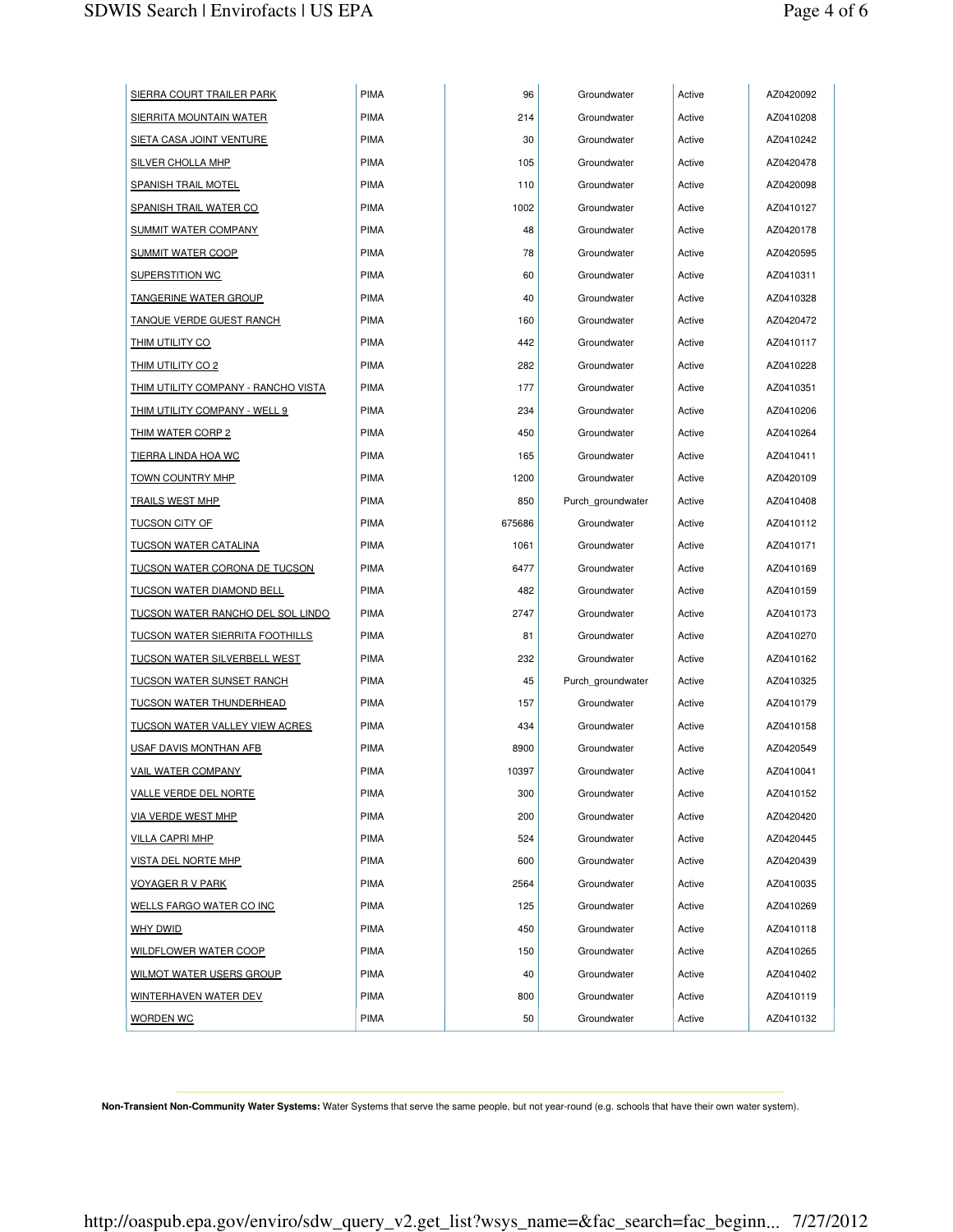| <b>Water System Name</b>             | County(s) Served | <b>Population Served</b> | <b>Primary Water Source Type System Status</b> |        | <b>Water System ID</b> |
|--------------------------------------|------------------|--------------------------|------------------------------------------------|--------|------------------------|
| ACCELERATED LEARNING CENTER          | <b>PIMA</b>      | 370                      | Groundwater                                    | Active | AZ0410197              |
| ASARCO INC MISSION UNIT              | <b>PIMA</b>      | 610                      | Groundwater                                    | Active | AZ0420005              |
| ASARCO SILVER BELL UNIT              | <b>PIMA</b>      | 150                      | Groundwater                                    | Active | AZ0420006              |
| AZ PORTLAND CEMENT PLANT             | <b>PIMA</b>      | 336                      | Groundwater                                    | Active | AZ0420011              |
| <b>ESTES SCHOOL</b>                  | <b>PIMA</b>      | 1690                     | Groundwater                                    | Active | AZ0420325              |
| GREENFIELDS COUNTRY DAY SCHOOL       | <b>PIMA</b>      | 210                      | Groundwater                                    | Active | AZ0420368              |
| MARANA CORRECTIONAL FACILITY         | <b>PIMA</b>      | 625                      | Groundwater                                    | Active | AZ0410350              |
| MARANA HIGH SCHOOL                   | <b>PIMA</b>      | 2009                     | Groundwater                                    | Active | AZ0420505              |
| MARANA MUNICIPAL TWIN PEAKS WS       | <b>PIMA</b>      | 53                       | Groundwater                                    | Active | AZ0420611              |
| MARANA MUNICIPAL- AIRPORT            | <b>PIMA</b>      | 65                       | Groundwater                                    | Active | AZ0410406              |
| SALPOINTE CATHOLIC HIGH SCHOOL       | <b>PIMA</b>      | 1250                     | Groundwater                                    | Active | AZ0410214              |
| ST AUGUSTINE CATHOLIC HIGH SCHOOL    | <b>PIMA</b>      | 135                      | Groundwater                                    | Active | AZ0420349              |
| <b>ST PHILLIPS PLAZA</b>             | <b>PIMA</b>      | 220                      | Groundwater                                    | Active | AZ0420612              |
| THIM UTILITY CORPORATION - VFW       | <b>PIMA</b>      | 400                      | Groundwater                                    | Active | AZ0410207              |
| TRICO ELECTRIC                       | <b>PIMA</b>      | 99                       | Groundwater                                    | Active | AZ0410330              |
| TUCSON COUNTRY DAY SCHOOL            | <b>PIMA</b>      | 900                      | Groundwater                                    | Active | AZ0420018              |
| <b>TUCSON MEDICAL CENTER</b>         | <b>PIMA</b>      | 3000                     | Groundwater                                    | Active | AZ0420213              |
| TUCSON READY MIX ORANGE GROVE        | <b>PIMA</b>      | 120                      | Groundwater                                    | Active | AZ0420447              |
| TUCSON WATER POLICE FIRE ACADEMY     | <b>PIMA</b>      | 25                       | Groundwater                                    | Active | AZ0410313              |
| U OF A GARDEN CENTER                 | <b>PIMA</b>      | 65                       | Groundwater                                    | Active | AZ0420490              |
| U OF A SCIENCE TECH PRK              | <b>PIMA</b>      | 5480                     | Groundwater                                    | Active | AZ0420567              |
| UNIVERSITY OF ARIZONA -- MAIN CAMPUS | <b>PIMA</b>      | 48500                    | Groundwater                                    | Active | AZ0420423              |
| <b>VAIL SCHOOL DISTRICT WELL</b>     | <b>PIMA</b>      | 1400                     | Groundwater                                    | Active | AZ0420336              |

**Transient Non-Community Water Systems:** Water Systems that do not consistently serve the same people (e.g. rest stops, campgrounds, gas stations).

| <b>Water System Name</b>     | County(s) Served | <b>Population Served</b> | <b>Primary Water Source Type</b><br><b>System Status</b> |        | Water System ID |
|------------------------------|------------------|--------------------------|----------------------------------------------------------|--------|-----------------|
| AA RV CAMPGROUND             | PIMA             | 120                      | Groundwater                                              | Active | AZ0420451       |
| ADOT CANOA REST AREA         | <b>PIMA</b>      | 1375                     | Groundwater                                              | Active | AZ0420562       |
| AZ STATE PKS CATALINA MTN    | PIMA             | 330                      | Groundwater                                              | Active | AZ0410190       |
| <b>BONE IN STEAK HOUSE</b>   | <b>PIMA</b>      | 100                      | Groundwater                                              | Active | AZ0420167       |
| <b>BREAKERS WATER PARK</b>   | <b>PIMA</b>      | 1908                     | Groundwater                                              | Active | AZ0410194       |
| CABALLO LOCO RANCH           | PIMA             | 75                       | Groundwater                                              | Active | AZ0420601       |
| <b>CAMP LAWTON</b>           | <b>PIMA</b>      | 200                      | Groundwater                                              | Active | AZ0420457       |
| CAMP WHISPERING PINES GI     | <b>PIMA</b>      | 140                      | Groundwater                                              | Active | AZ0420400       |
| <b>ELKHORN RANCH</b>         | <b>PIMA</b>      | 50                       | Groundwater                                              | Active | AZ0420474       |
| FREDS ARENA BAR & STEAKHOUSE | <b>PIMA</b>      | 30                       | Groundwater                                              | Active | AZ0420590       |
| <b>GRINGO PASS TP</b>        | PIMA             | 135                      | Groundwater                                              | Active | AZ0420479       |
| HITDA TRAINING CENTER        | <b>PIMA</b>      | 35                       | Groundwater                                              | Active | AZ0410320       |
| LATTER DAY SAINTS CHURCH     | PIMA             | 200                      | Purch groundwater                                        | Active | AZ0420402       |
| LIL ABNERS STEAKHOUSE        | <b>PIMA</b>      | 200                      | Groundwater                                              | Active | AZ0420135       |
| LUKEVILLE BORDER STATION     | <b>PIMA</b>      | 45                       | Groundwater                                              | Active | AZ0420116       |
| MIRA VISTA RESORT            | <b>PIMA</b>      | 96                       | Groundwater                                              | Active | AZ0420090       |
| ORGAN PIPE NM HEADQUARTERS   | <b>PIMA</b>      | 412                      | Groundwater                                              | Active | AZ0410701       |